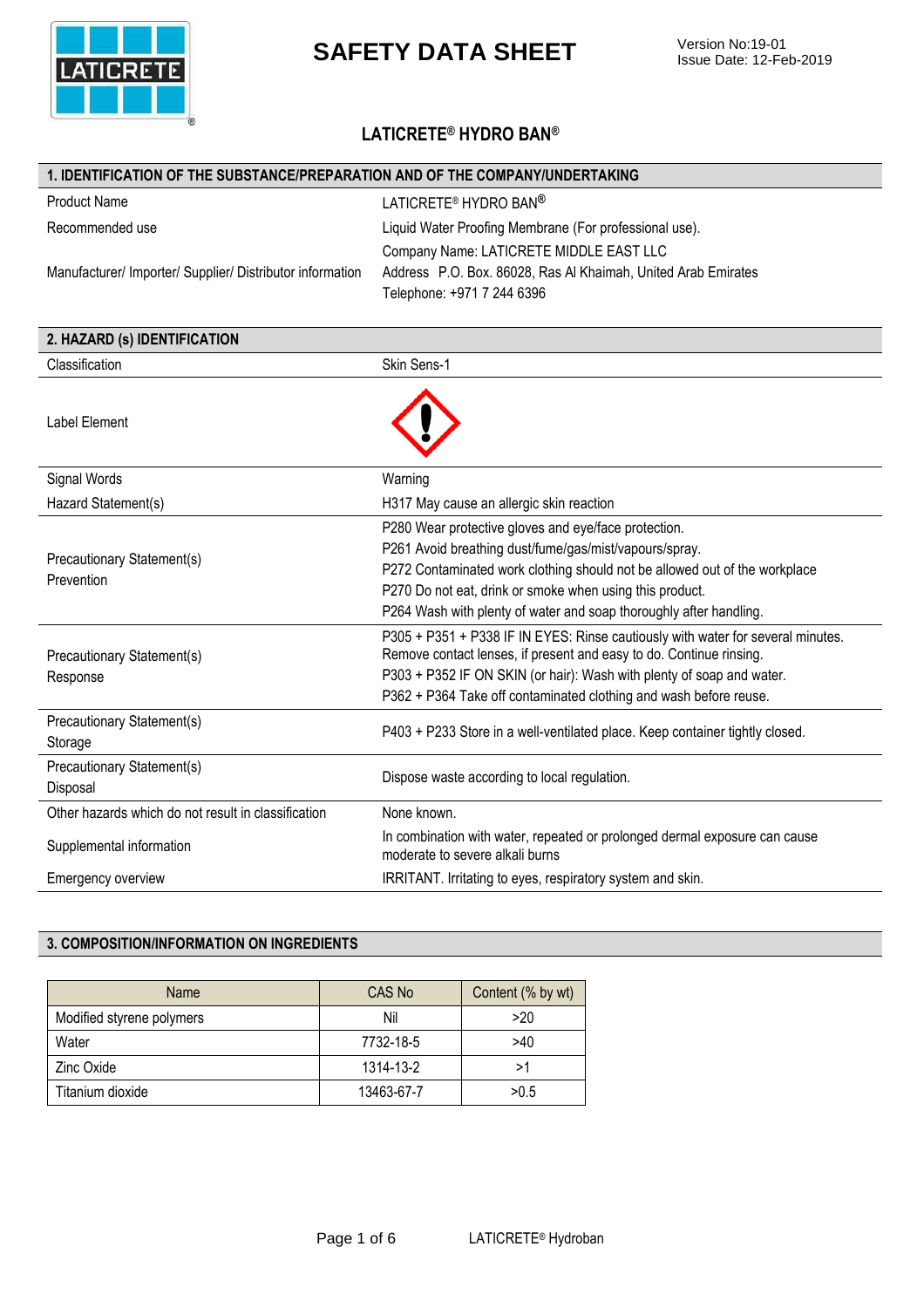

Issue Date: 12-Feb-2019

#### **4. FIRST-AID MEASURES**

| Inhalation                                   | Remove victim to fresh air and keep at rest in a position comfortable for breathing. Get<br>medical attention if any discomfort continues                                           |
|----------------------------------------------|-------------------------------------------------------------------------------------------------------------------------------------------------------------------------------------|
| Skin contact                                 | Take off immediately all contaminated clothing. Chemical burns must be treated by a<br>physician. Wash contaminated clothing before reuse. Get medical attention<br>immediately     |
| Eye contact                                  | Immediately flush eyes with plenty of water for at least 15 minutes. Remove contact<br>lenses, if present and easy to do. Continue rinsing. Get medical attention immediately       |
| Ingestion                                    | Rinse mouth. Do not induce vomiting. If vomiting occurs, keep head low so that<br>stomach content doesn't get into the lungs. Get medical attention if any discomfort<br>continues. |
| Personal protection for first-aid responders | Ensure that medical personnel are aware of the material(s) involved, and take<br>precautions to protect themselves                                                                  |
| Symptoms caused by exposure                  | Ensure that medical personnel are aware of the material(s) involved, and take<br>precautions to protect themselves.                                                                 |
| Medical attention and special treatment      | Provide general supportive measures and treat symptomatically.                                                                                                                      |
|                                              |                                                                                                                                                                                     |

## **5. FIRE-FIGHTING MEASURES**

| Extinguishing media                                               |                                                                                                                                                                                                                                                                                                      |
|-------------------------------------------------------------------|------------------------------------------------------------------------------------------------------------------------------------------------------------------------------------------------------------------------------------------------------------------------------------------------------|
| Suitable extinguishing media                                      | Alcohol resistant foam. Water fog. Dry chemical powder. Carbon dioxide (CO2).                                                                                                                                                                                                                        |
| Unsuitable extinguishing media                                    | Do not use water jet as an extinguisher, as this will spread the fire                                                                                                                                                                                                                                |
| Specific hazards arising from the chemical                        | Hazards during fire-fighting: carbon monoxide, carbon dioxide, harmful vapours<br>Evolution of fumes/fog. The substances/groups of substances mentioned can be<br>released in case of fire. Product is not combustible or explosive.                                                                 |
| Special protective equipment and precautions for fire<br>fighters | Self-contained breathing apparatus and full protective clothing must be worn in case<br>of fire.                                                                                                                                                                                                     |
| Firefighting equipment/instructions                               | Product itself is non-combustible; fire extinguishing method of surrounding areas must<br>be considered. The degree of risk is governed by the burning substance and the fire<br>conditions. Dispose of fire debris and contaminated extinguishing water in accordance<br>with official regulations. |
| General fire hazards                                              | No unusual fire or explosion hazards noted.                                                                                                                                                                                                                                                          |

#### **6.ACCIDENTAL RELEASE MEASURES**

Personal precautions, protective equipment and emergency procedures

| For non-emergency personnel                              | Keep unnecessary personnel away. Keep people away from and upwind of spill/leak.<br>Wear appropriate protective equipment and clothing during clean-up. Ensure<br>adequate ventilation. Local authorities should be advised if significant spillages cannot<br>be contained. |
|----------------------------------------------------------|------------------------------------------------------------------------------------------------------------------------------------------------------------------------------------------------------------------------------------------------------------------------------|
| For emergency responders                                 | wearing appropriate protective clothing.                                                                                                                                                                                                                                     |
| Environmental precautions                                | Avoid release to the environment. Do not discharge into drains, water courses or onto<br>the ground. Environmental manager must be informed of all major releases                                                                                                            |
| Methods and materials for containment and cleaning<br>up | Large Spills: Pick up with suitable appliance and dispose of. Pack in tightly closed<br>containers for disposal                                                                                                                                                              |
|                                                          | Small Spills: Pick up with suitable appliance and dispose off.                                                                                                                                                                                                               |
| Other issues relating to spills and releases             | Never return spills in original containers for re-use. For waste disposal, see Section 13<br>of the SDS. Clean up in accordance with all applicable regulations.                                                                                                             |
|                                                          |                                                                                                                                                                                                                                                                              |

| HANDLING AND STORAGE<br>$\overline{\phantom{0}}$ |  |
|--------------------------------------------------|--|
|--------------------------------------------------|--|

Precautions for safe handling Do not breathe the vapor.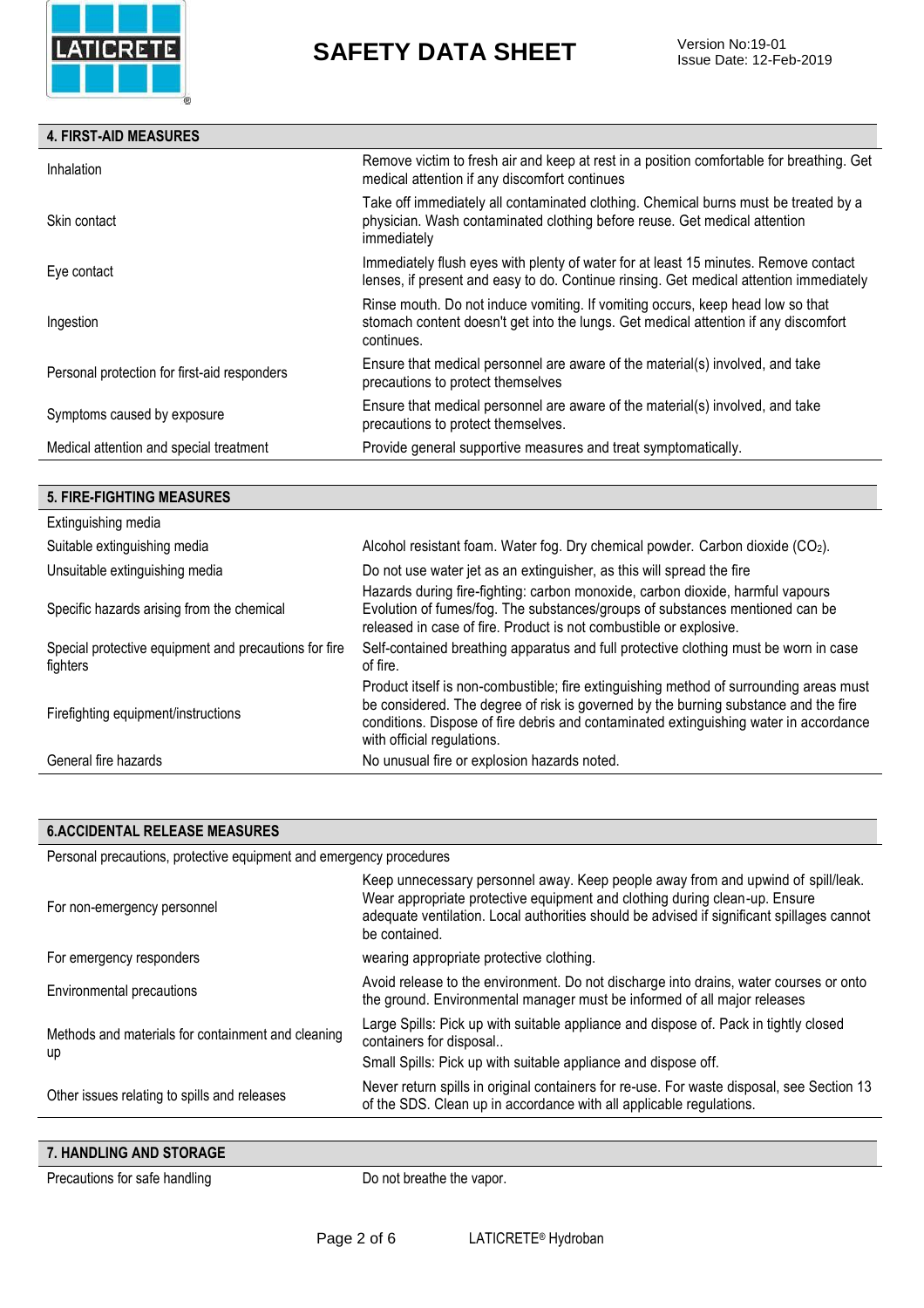

Issue Date: 12-Feb-2019

Conditions for safe storage, including any incompatibilities

Containers should be stored tightly sealed in a dry place.

| <b>8. EXPOSURE CONTROLS/PERSONAL PROTECTION</b>                                 |                                                                                                                                                                                                                            |  |
|---------------------------------------------------------------------------------|----------------------------------------------------------------------------------------------------------------------------------------------------------------------------------------------------------------------------|--|
| Control parameters                                                              | Follow standard monitoring procedures.                                                                                                                                                                                     |  |
| Occupational exposure limits                                                    | US. OSHA Table Z-1 Limits for Air Contaminants (29 CFR 1910.1000)<br>Titanium dioxide: PEL 15 mg/m <sup>3</sup> Total dust.<br>Zinc oxide: PEL 5 mg/m <sup>3</sup> Respirable fraction.                                    |  |
| <b>Biological limit values</b>                                                  | No biological exposure limits noted for the ingredient(s).                                                                                                                                                                 |  |
| Appropriate engineering controls                                                | Good general ventilation should be used. Provide eyewash station.                                                                                                                                                          |  |
| Individual protection measures, for example personal protective equipment (PPE) |                                                                                                                                                                                                                            |  |
| Eye/face protection                                                             | Wear safety glasses with side shields<br>(or goggles). Face-shield. Wear a full-<br><b>OIO</b><br>face respirator, if needed                                                                                               |  |
| Skin protection Hand protection                                                 | Wear appropriate chemical resistant<br>gloves.                                                                                                                                                                             |  |
| Others                                                                          | Body protection must be chosen based on level of activity and exposure.                                                                                                                                                    |  |
| Respiratory protection                                                          | In case of insufficient ventilation, wear suitable respiratory equipment                                                                                                                                                   |  |
| Hygiene measures                                                                | Always observe good personal hygiene measures, such as washing after handling the<br>material and before eating, drinking, and/or smoking. Routinely wash work clothing<br>and protective equipment to remove contaminants |  |

| 9. PHYSICAL AND CHEMICAL PROPERTIES     |                |
|-----------------------------------------|----------------|
| Appearance                              | Liquid         |
| Colour                                  | Olive Green    |
| Odour                                   | <b>Typical</b> |
| pH                                      | $8 - 9$        |
| Melting point/ freezing point           | Not applicable |
| Initial boiling point and boiling range | 100°C          |
| Flash point                             | Not flammable  |
| Evaporation rate                        | Not applicable |
| Flammability (solid, gas)               | Not applicable |
| Vapor pressure                          | Not applicable |
| Relative density                        | 1.34           |
| Solubility (water)                      | Insoluble      |
| Auto-ignition temperature               | Not available  |

#### **10. STABILITY AND REACTIVITY**

The product is stable and non reactive under normal conditions of use, storage and<br>
transport transport.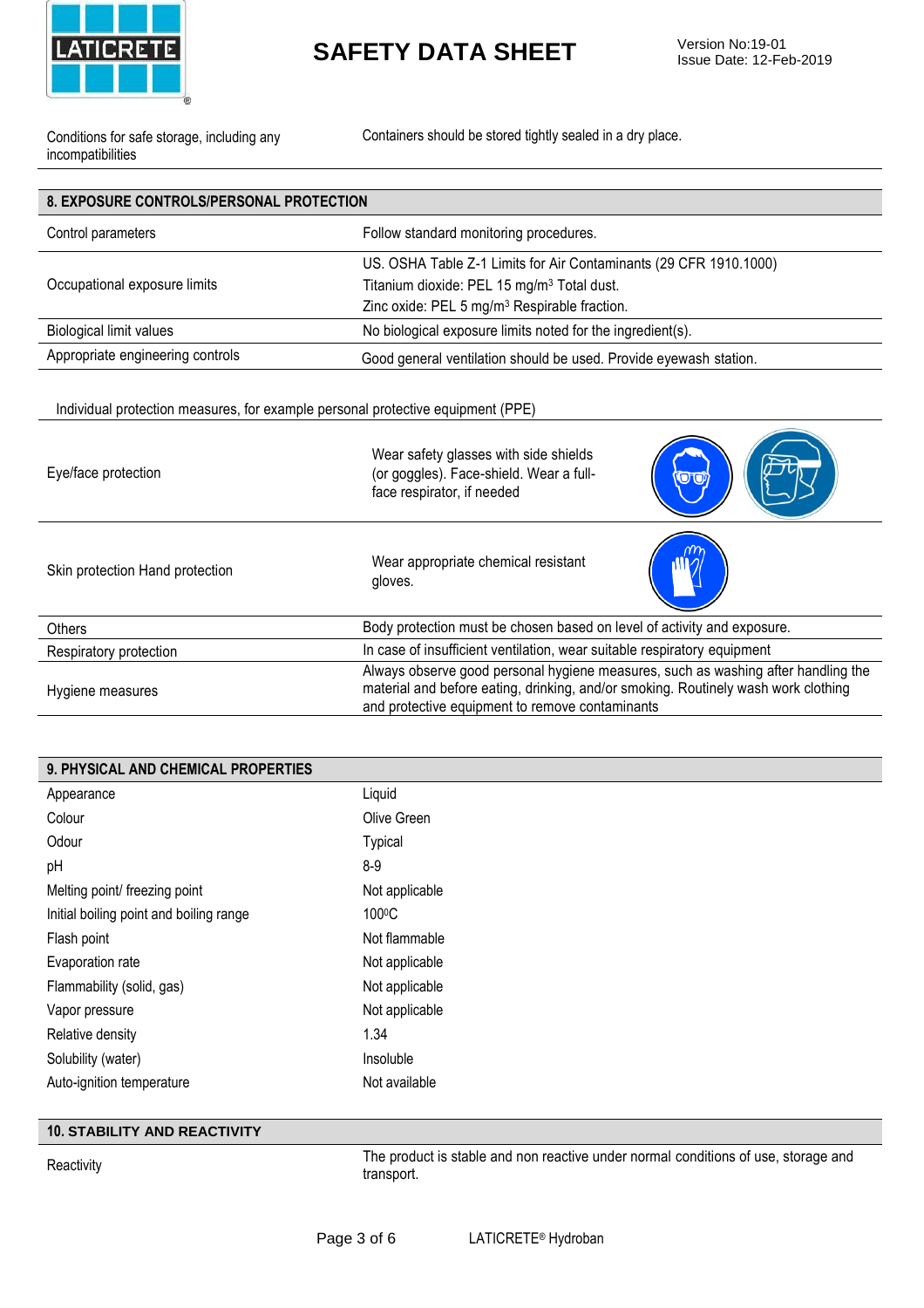

Issue Date: 12-Feb-2019

| Chemical stability                         | Material is stable under normal conditions                                                                                                                                                                                     |
|--------------------------------------------|--------------------------------------------------------------------------------------------------------------------------------------------------------------------------------------------------------------------------------|
| Possibility of hazardous reactions         | No dangerous reaction known under conditions of normal use.                                                                                                                                                                    |
| Conditions to avoid                        | Heat, flame                                                                                                                                                                                                                    |
| Incompatible materials                     | Oxidizing agents                                                                                                                                                                                                               |
| Hazardous decomposition products           | Carbon dioxide, carbon monoxide                                                                                                                                                                                                |
|                                            |                                                                                                                                                                                                                                |
| <b>11. TOXICOLOGICAL INFORMATION</b>       |                                                                                                                                                                                                                                |
| Information on possible routes of exposure | Routes of entry for solids and liquids are ingestion and inhalation, but may include eye or<br>skin contact. Routes of entry for gases include inhalation and eye contact. Skin contact<br>may be a route of entry for liquid. |
| <b>Acute toxicity/ Effects</b>             | May cause discomfort if swallowed.                                                                                                                                                                                             |
| Oral                                       | Swallowing may cause gastrointestinal irritation                                                                                                                                                                               |
| Inhalation                                 | Dust irritates the respiratory system, and may cause coughing and difficulties in breathing                                                                                                                                    |
| Dermal                                     | Not a skin sensitizer.                                                                                                                                                                                                         |
| Eye                                        | May cause eye irritation on direct contact                                                                                                                                                                                     |
| Sensitization                              | Not known                                                                                                                                                                                                                      |
| <b>Chronic Toxicity /Effects</b>           |                                                                                                                                                                                                                                |
| Carcinogenicity                            | This product is not considered to be a carcinogen by IARC, ACGIH, NTP, or OSHA                                                                                                                                                 |
| Repeated dose toxicity                     | No data available                                                                                                                                                                                                              |
| Reproductive toxicity                      | No data available                                                                                                                                                                                                              |
| Aspiration hazard                          | Not classified                                                                                                                                                                                                                 |
| Other Information                          | Nil.                                                                                                                                                                                                                           |
| <b>12. ECOLOGICAL INFORMATION</b>          |                                                                                                                                                                                                                                |
| Eco-toxicity                               | Zinc oxide<br>Aquatic: Crustacea LC50 Water flea (Daphnia magna) = 0.098 mg/l, 48 Hours                                                                                                                                        |
| Persistence and degradability              | No data is available on the degradability of this product.                                                                                                                                                                     |
|                                            |                                                                                                                                                                                                                                |
| Bioaccumulative potential                  | No data available for this product                                                                                                                                                                                             |
| Mobility in soil                           | The product is soluble in water.                                                                                                                                                                                               |
| Additional information                     | No other adverse environmental effects (e.g. ozone depletion, photochemical ozone<br>creation potential, endocrine disruption, global warming potential) are expected from this<br>comp                                        |
|                                            |                                                                                                                                                                                                                                |
| <b>13. DISPOSAL CONSIDERATIONS</b>         |                                                                                                                                                                                                                                |
| Disposal methods                           | Collect and reclaim or dispose in sealed containers at licensed waste disposal<br>site. Dispose of contents/container in accordance with local / regional/ national/<br>international regulations.                             |
| Residual waste                             | Dispose of in accordance with local regulations. Empty containers or liners<br>may retain some product residues. This material and its container must be<br>disposed of in a safe manner (see: Disposal instructions).         |
| Contaminated packaging                     | Completely emptied packaging can be given for recycling.                                                                                                                                                                       |
|                                            |                                                                                                                                                                                                                                |
| <b>14. TRANSPORT INFORMATION</b>           |                                                                                                                                                                                                                                |

| ADG        | Not classified as a dangerous good under transport regulations |
|------------|----------------------------------------------------------------|
| IMDG       | Not classified as a dangerous good under transport regulations |
| IATA/ ICAO | Not classified as a dangerous good under transport regulations |